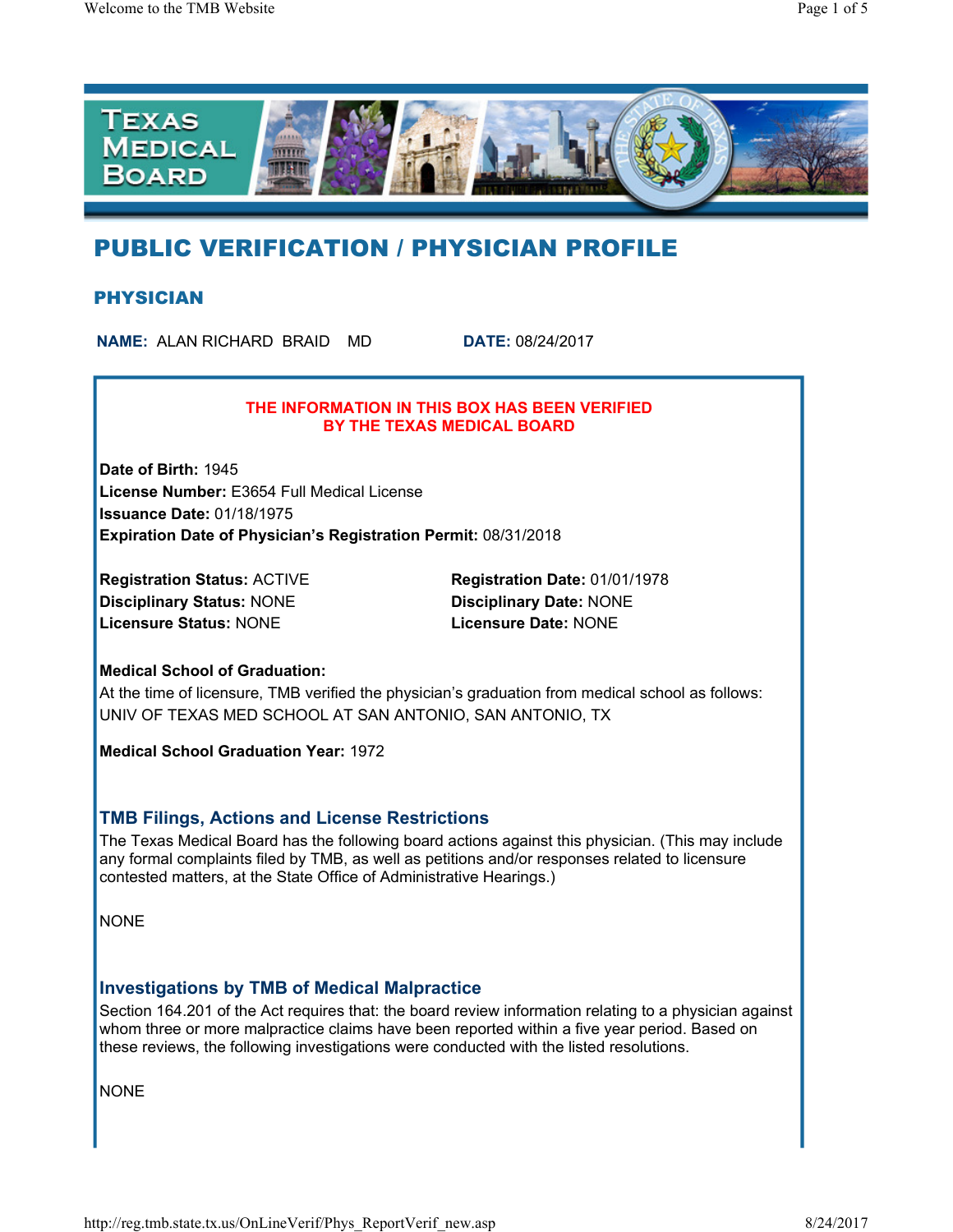# **Status History**

Status history contains entries for any updates to the individual's registration, licensure or disciplinary status types (beginning with 1/1/78, when the board's records were first automated). Entries are in reverse chronological order; new entries of each type supersede the previous entry of that same type. These records do not display status type. Should you have any questions, please contact our Customer Information Center at 512-305-7030 or verifcic@tmb.state.tx.us

| <b>Status Code: AC</b>     |  |
|----------------------------|--|
| <b>Description: ACTIVE</b> |  |

**Effective Date:** 01/01/1978

#### **THE INFORMATION IN THIS BOX WAS REPORTED BY THE LICENSEE AND HAS NOT BEEN VERIFIED BY THE TEXAS MEDICAL BOARD**

**Gender:** MALE **\*Ethnicity:** WHITE **Race:** WHITE

\* We are in the process of transitioning from the current ethnic origin values to federal standards for race and Hispanic origin. The transition period will allow time for individuals to submit updated race and Hispanic origin data to the TMB.

**Place of Birth:** RHODE ISLAND

**Current Primary Practice Address:** 7402 JOHN SMITH DRIVE SUITE 104 SAN ANTONIO , TX 78229

### **Years of Active Practice in the U.S. or Canada:**

The physician reports that he/she has actively practiced medicine in the United States or Canada for **45** year(s).

### **Years of Active Practice in Texas:**

The physician reports that, of the above years he/she has actively practiced in the State of Texas for **42** year(s).

# **Specialty Board Certification**

The physician reports that he/she holds the following specialty certifications issued by a board that is a member of the American Board of Medical Specialties or the Bureau of Osteopathic Specialists:

**Specialty Certification:** AMERICAN BOARD OF OBSTETRICS & GYNECOLOGY **Date:** 1978

### **Primary Specialty**

The physician reports his/her primary practice is in the area of GYNECOLOGY.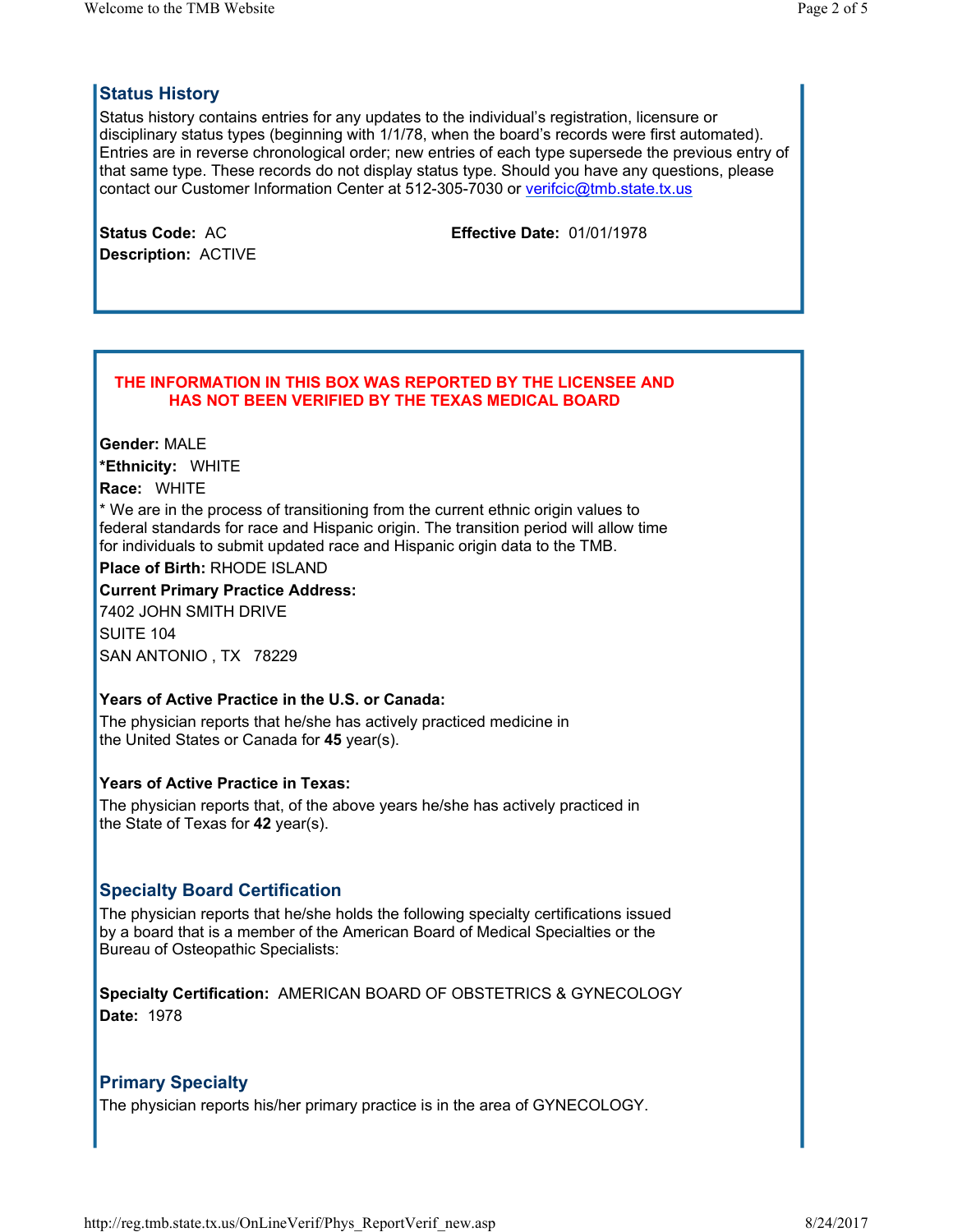# **Secondary Specialty**

The physician did not report a secondary practice area.

**Name, Location and Graduation Date of All Medical Schools Attended NONE** 

# **Graduate Medical Education In The United States Or Canada**

**Program Name:** BEXAR COUNTY HOSP **Location:** SAN ANTONIO, TX **Begin Date:** 06/1972 **Type:** INTERNSHIP **End Date:** 06/1973 **Specialty:** OB/GYN

**Program Name:** NONE **Location:** SAN ANTONIO, TX **Begin Date:** 07/1973 **Type:** RESIDENCY **End Date:** 06/1976 **Specialty:** OB/GYN

### **Hospital Privileges**

The physician reports that he/she has hospital privileges in the following in the State of Texas:

**Hospital:** SW TEXAS METH HOSPITAL **Location:** SAN ANTONIO TX

### **Utilization Review**

The physician did not report whether he/she provides utilization review.

NONE REPORTED

### **Patient Services**

**Accessibility:** The physician reports that the patient service area **is** accessible to persons with disabilities as defined by federal law.

**Language Translation Services:** The physician reports that the following language translation services are provided for patients: SPANISH

**Medicaid Participant:** The physician reports that he/she **does not** participate in the Medicaid program.

# **Awards, Honors, Publications and Academic Appointments**

### **Optional Information**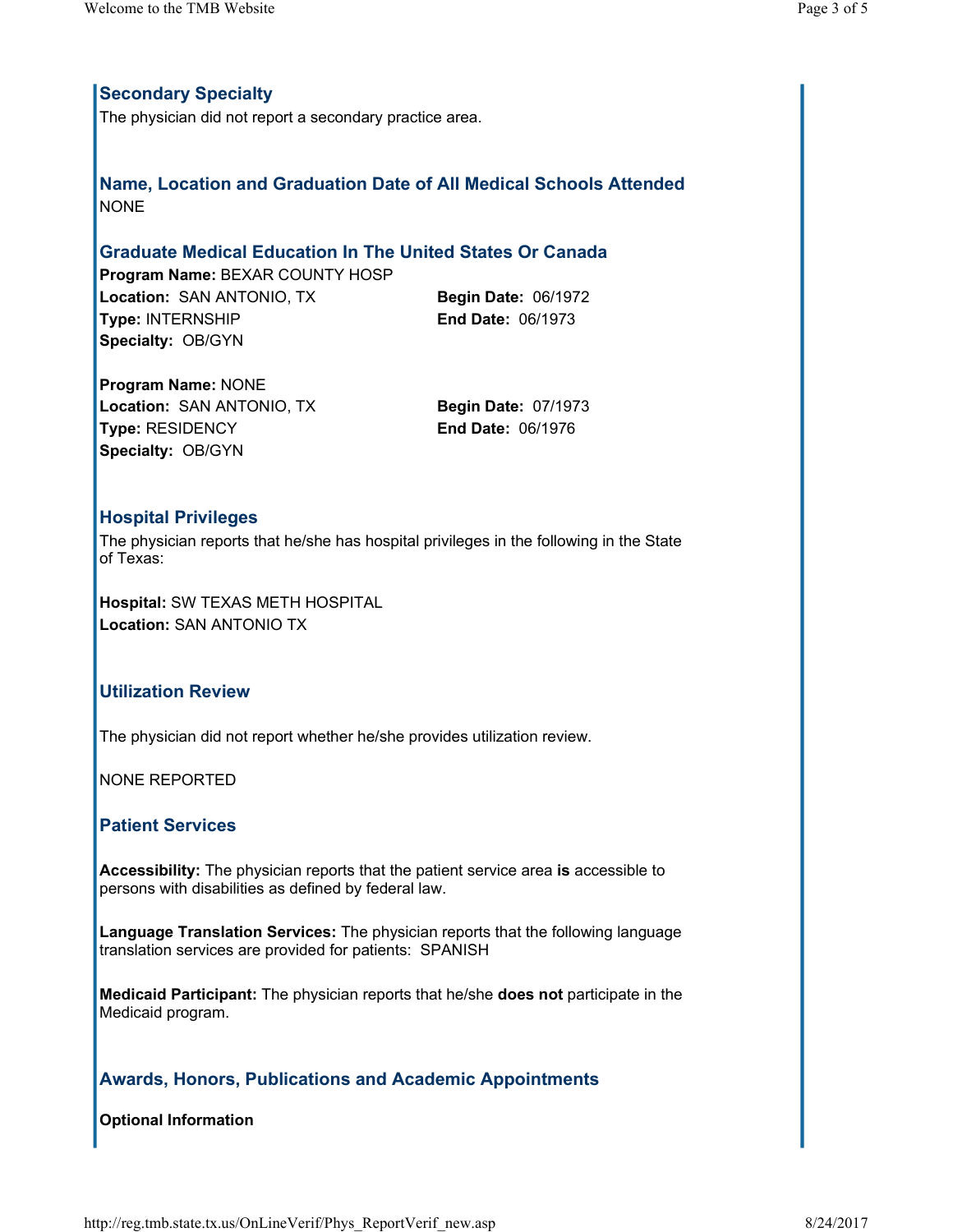The physician may optionally report descriptions of up to five such honors and has reported the following:

NONE

## **Malpractice Information**

Section 154.006(b)(16) of the Act requires that: a physician profile display a description of any medical malpractice claim against the physician, not including a description of any offers by the physician to settle the claim, for which the physician was found liable, a jury awarded monetary damages to the claimant, and the award has been determined to be final and not subject to further appeal. The physician has the following reportable claims.

**Description:** NONE

### **Criminal History**

**Self-Reported Criminal Offenses:**The physician is required to report a description of (1) "any conviction for an offense constituting a felony, a Class A or Class B misdemeanor, or a Class C misdemeanor involving moral turpitude" and (2) "any charges reported to the board to which the physician has pleaded no contest, for which the physician is the subject of deferred adjudication or pretrial diversion, or in which sufficient facts of guilt were found and the matter was continued by a court of competent jurisdiction."

The physician has reported the following:

**Description:** NONE

**Criminal history information is also obtained by TMB from the Texas Department of Public Safety. Resulting action, if any, will be reported under the TMB Action and Non-Disciplinary Restrictions section above.** 

### **Disciplinary Actions By Other State Medical Boards**

The physician has reported the following:

**Description:** NONE

### **Physician Assistant Supervision**

**Description:** NONE

**To obtain primary source verifications, click name**